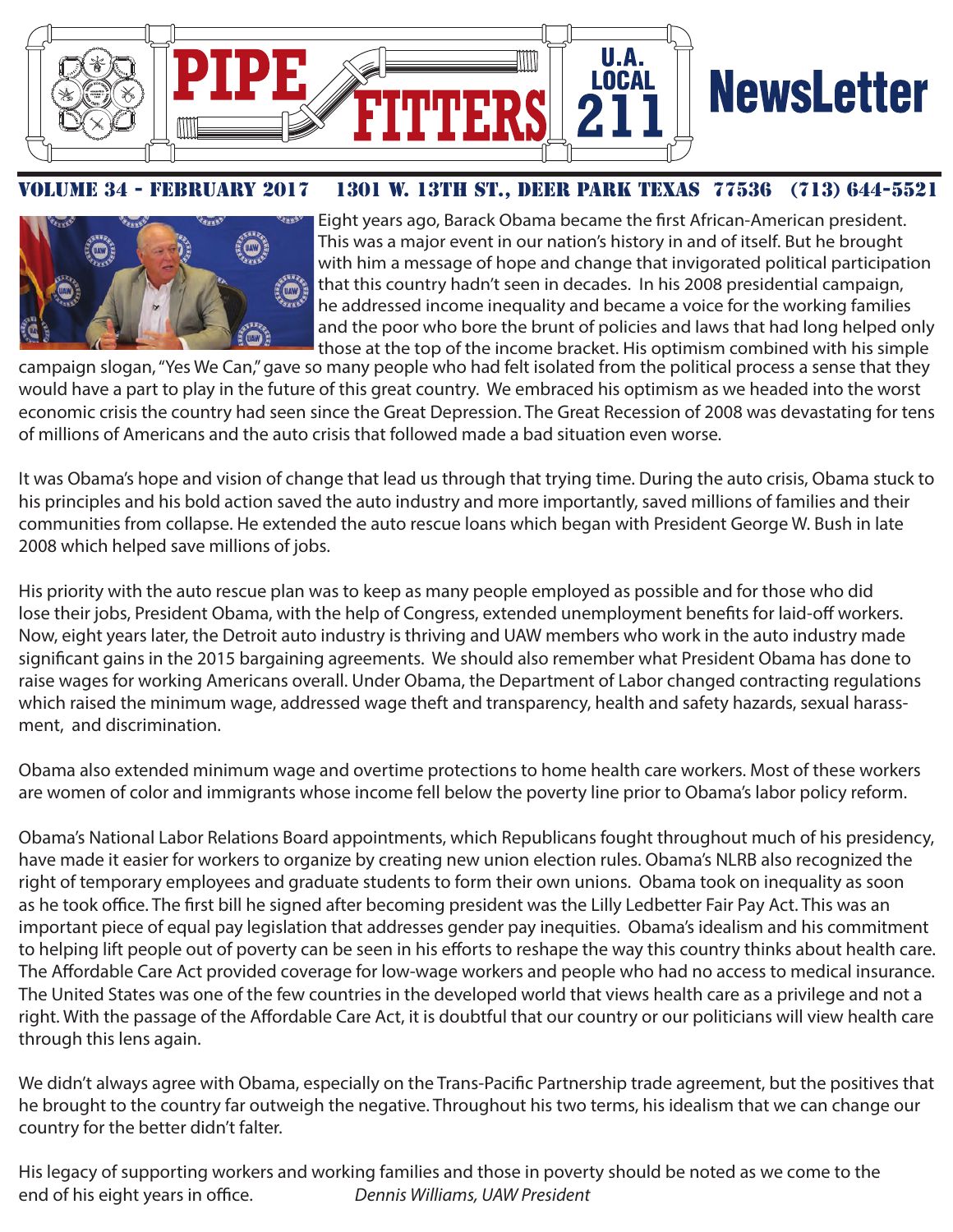

### *FROM THE DESK OF BRYAN EDWARDS*



 Greetings Brothers and Sisters. I hope everyone is having a Blessed and Prosperous 2017. I am looking forward to a very productive year for Local 211, especially in the dispatch department. I have been meeting with several new contractors as well as out of state union contractors that already have work in our jurisdiction. The exciting news about this is that most of their jobs are industrial jobs. I see growth this year, not only in man hours, but also in membership numbers. At this time Business Agent Mike Trahan is manning our nuclear outage at S.T.P. This outage is a larger outage in length and the largest number of hands we have seen in quite some time. Local 211 is looking at 150 hands for a 37 day outage. This will definitely give Local 211 a great start in 2017.

 Due to the upcoming opportunities in the industrial sector, I have decided to **allow a \$100 dollar reimbursement** for any **MEMBER IN GOOD STANDING** that **receives or renews his or her TWIC card through the month of April.** This offer is effective January 30, 2017 through April 30, 2017. **Show us your receipt & TWIC card** to get reimbursed.

 At the recent UA convention, which was held this past August 2016, a decision was made to raise the dues \$5.00 per month on the elder members aged 80 years and older. I do not agree with this at all, so at the last union meeting I made a motion to cover the cost of these elder members and the motion passed unanimously. I would like to say "thank you" to the all the members that passed this motion because our elder members live on a fixed income and their pensions are not even close to what ours are today.

 In closing I would like everyone to know that our *next union meeting will be changed to the 1st Tuesday in March. The meeting will be held on March 7th, 2017*. The reason for this change is because Mark Baker and myself will be at the Gas Distribution Conference on March 14th. Since the UA has granted Local 211 the entire southern half of Texas, the jurisdiction of all gas distribution work, it is not an option to be present at this conference. Rescheduling any union meeting date is not something that I like to do, but I have no option this time. Rescheduling union meetings will be few and far between in the future.

I want to wish all of you a Blessed 2017 and may God Bless each of you & your families.

#### *Bryan K. Edwards, Business Manager*

### **UNION MEETINGS**

The next Union Meeting will be held on Tuesday, March 7, 2017 at the Houston Union Hall, 1301 West 13th St., Deer Park, TX at 6:00 p.m.

Zone 195 Union Meeting will be held on Tuesday, March 7, 2017 at 6:00 p.m. at the Beaumont Union Hall in unison with the Local 211 Meeting.

| ACH WITHDRAWAL APPLICATION<br>STARTING DATE                                                                                                    |
|------------------------------------------------------------------------------------------------------------------------------------------------|
|                                                                                                                                                |
|                                                                                                                                                |
| <b>GIVE</b><br>LOCAL 211 PERMISSION TO DRAFT \$<br>FROM MY ACCOUNT BETWEEN THE 15 <sup>15</sup> AND 20 <sup>18</sup> OF<br><b>EVERY MONTH.</b> |
| SS# OR BOOK#                                                                                                                                   |
| ROUTING #                                                                                                                                      |
| <b>CHECKING ACCT #</b>                                                                                                                         |
| <b>SAVINGS ACCT. a</b>                                                                                                                         |
| "ISF" FEE OF \$50.00 WILL BE CHARGED FOR ALL.<br>RETURNS AND INCORRECT ACCOUNT NUMBERS                                                         |
| SIGNATURE:                                                                                                                                     |
| <b>DATE:</b>                                                                                                                                   |
| PHONE #                                                                                                                                        |

We are pleased to announce that you are now able to pay online with your VISA, MASTERCARD, or DISCOVER debit or credit card. Log into the website at www.pipefitterslocal211.com. There will be a \$3.00 service fee added to your transaction. We are no longer accepting credit cards by phone. Of course you still have the option of mailing in your dues or paying at the window or signing up for ACH. ACH allows us to directly debit your bank account once a month between the 15th and 20th for that month's dues. No service fee will be added to an ACH transaction. On the left you will see an ACH enrollment form. You may complete it, cut it out, and drop it by the dues office or mail it to: Pipefitters Local 211 Dues Office 1301 W. 13th Street, Deer Park Texas 77536. As you know, our system automatically adds fines to your account if you become delinquent on the 1st of the month. Please keep up with your dues! The dues office phone number is (713) 644-2395. Thank you.

#### **LOCAL 211 RETIREE'S CLUB**



The Retiree's Club meets one Wednesday every other month. The schedule for February thru June is as follows:

**February 22 April 26 June 28**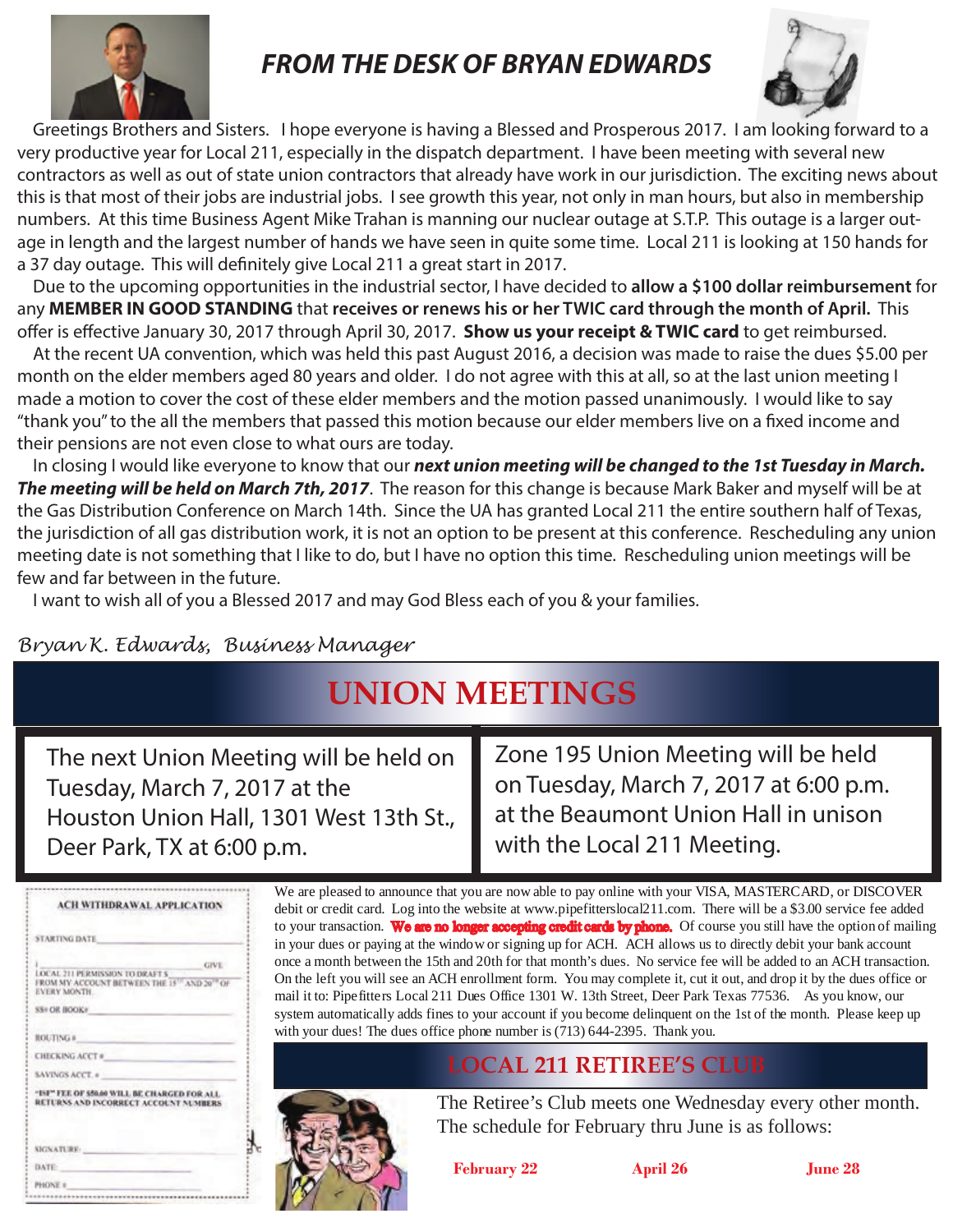

Check this out!

**Statement by UAW President Dennis Williams on President Trump's Executive Order Withdrawing from the TPP**

The following is a statement from UAW President Dennis Williams regarding President Trump's 1/23/17 Executive Order withdrawing from the Trans-Pacific Partnership (TPP) trade agreement "UAW members around the country have long rallied against the deeply flawed corporate driven TPP that puts quarterly profits before worker paychecks. We commend President Trump for withdrawing from the TPP and Congressional leaders, such as Sherrod Brown and Debbie Stabenow, for their leadership in opposing this job killing trade agreement. This is a victory for American workers and families."

#### This Is Why You Need a Union

BY RAJU CHEBIUM | JANUARY 23, 2017

Check this out.

The new administration and Congress are coming into power at a time of growing income inequality, giving working people an important reason to join unions.

The average income of the top 1 percent of families rose from \$990,000 in 2009 to \$1.36 million in 2015 - a jump of 37 percent. In that same time, the average income of the bottom 99 percent grew only by 7.6 percent - from \$45,300 in 2009 to \$48,800 in 2015, according to economist Emmanuel Saez.



Unionized workers are paid more and have superior benefits compared to nonunion employees. On average, union workers earn 27 percent higher wages. They are also 60 percent more likely to hold down jobs that come with employer-provided pensions.

Nearly eight in 10 union workers have jobs that provide health insurance. That alone is a reason to join a union given that Trump and his congressional allies are bent on dismantling the lifesaving Affordable Care Act but have yet to produce a viable alternative.

Another reason why working people need unions: To hold their employers accountable.

Consider this example: According to a a a lawsuit filed by the U.S. Department of Labor, a worker at a beef jerky plant in West Virginia rushed to help a coworker who got part of his thumb sliced off by a band saw. Rather than praising her, her employer fired her complaining that "production was slow," according to the U.S. DOL's Complaint.

This type of behavior is bound to escalate if corporate owners are allowed to operate with impunity. This case is a stark reminder of why workers need unions-to hold employers accountable for their actions and to treat workers fairly and humanely.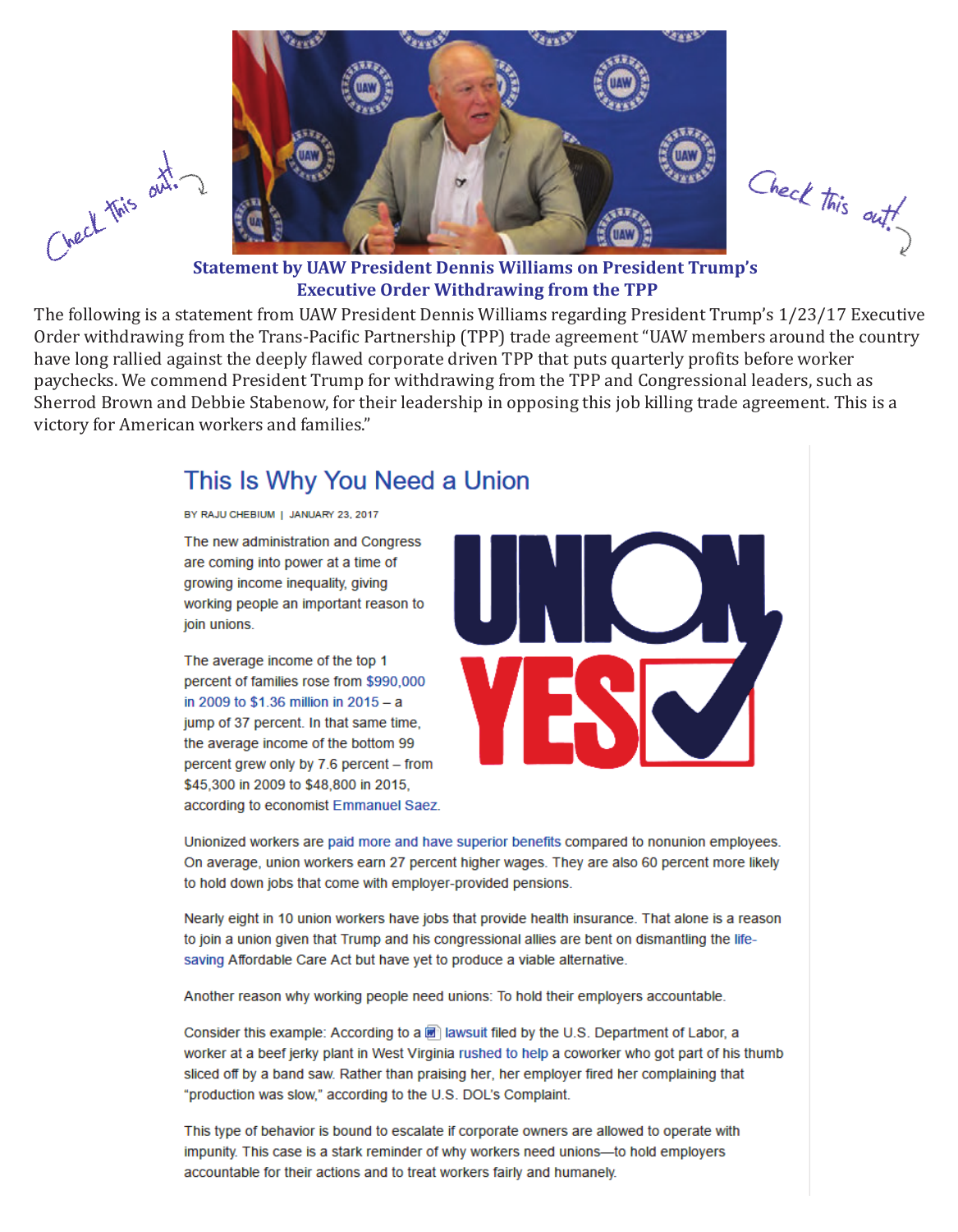

## **FALL 2016 OBLIGATIONS**



### **MEETING WITH TEXAS WORKFORCE COMMISSION**

**At our October 5, 2016, Building Trades meeting we had the pleasure of being introduced to Julian Alvarez, the Commissioner of Labor for the Texas Workforce Commission. After our meeting in Beaumont, Mr. Alvarez toured our Beaumont Apprenticeship School. Afterwards we discussed some the issues of obtaining grants**  through TWC. He stated that a lot of money goes in to "Schools for Profit". Mr. Alvarez was very impressed **with the fact that our Apprentices attend and complete a 5 Year Program and are completely debt free with no**  student loans to pay-off. While with other institutions/schools, students can be anywhere from \$10,000 to **\$20,000 in debt, and have trouble getting a job because they have no "on the job" experience. Mr. Alvarez's thoughts regarding Union Training Programs seemed to be positive. He said he is very much against out-sourcing any jobs in Texas and sees the Apprenticeship Programs as being a very excellent way to train people for a career. We told Mr. Alvarez all about the work that is scheduled right here on the Gulf Coast and let him know the vastness of Local 211's Jurisdiction and that we are ready to put our Brothers and Sisters to work. If any further information comes from this meeting in the future, we will let you know!**



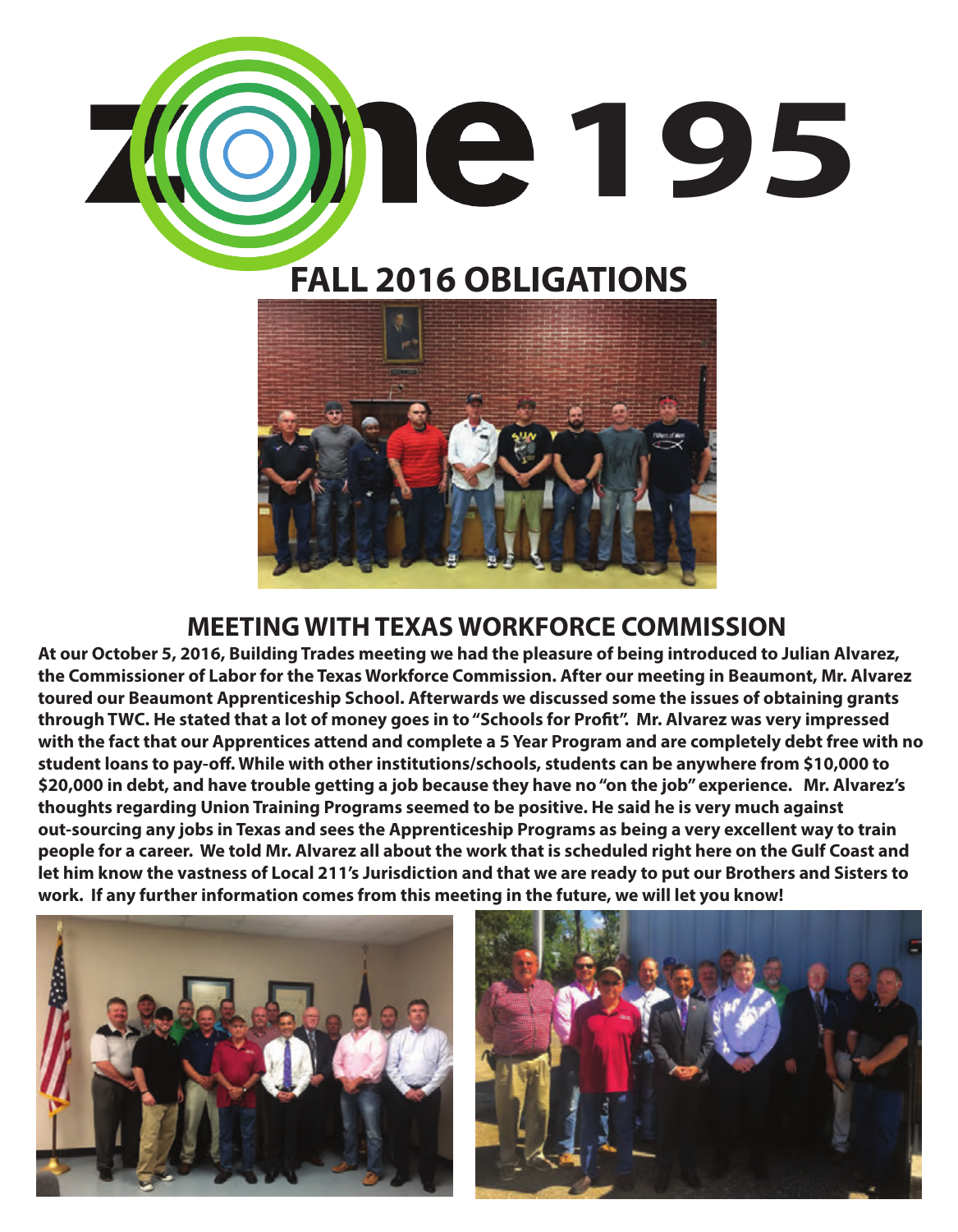# **JATC Apprentice School**

Joining the Piping and Welding Apprentice School is a highly rewarding career path for an individual who is motivated to learn the piping trade and become an active member of a proud and noble trade union. The rewards of Union Apprenticeship Training are the good wages and benefits you receive as a skilled craftsperson. You'll be working under the protection of a union contract with insurance, pension and health and welfare benefits. Pipefitting, Welding and HVAC Service Apprentices get paid while they train on the job and attend night classes two nights a week or on the weekend for five years. After the completion of 5 years as an Apprentice, the apprentice will break out as a Journeyman and obtain top scale pay and a long successful career as a Pipefitter, Welder or HVAC Service Technician.

For more information on our Apprentice School please call (713) 649-0201.

JATC Apprentice School 1301 W. 13th Street, Suite A Deer Park, TX 77536



The Apprentice School is now located in the same building as the Union Hall.



**Please check with the school office for your OSHA cards dated before August 2016!**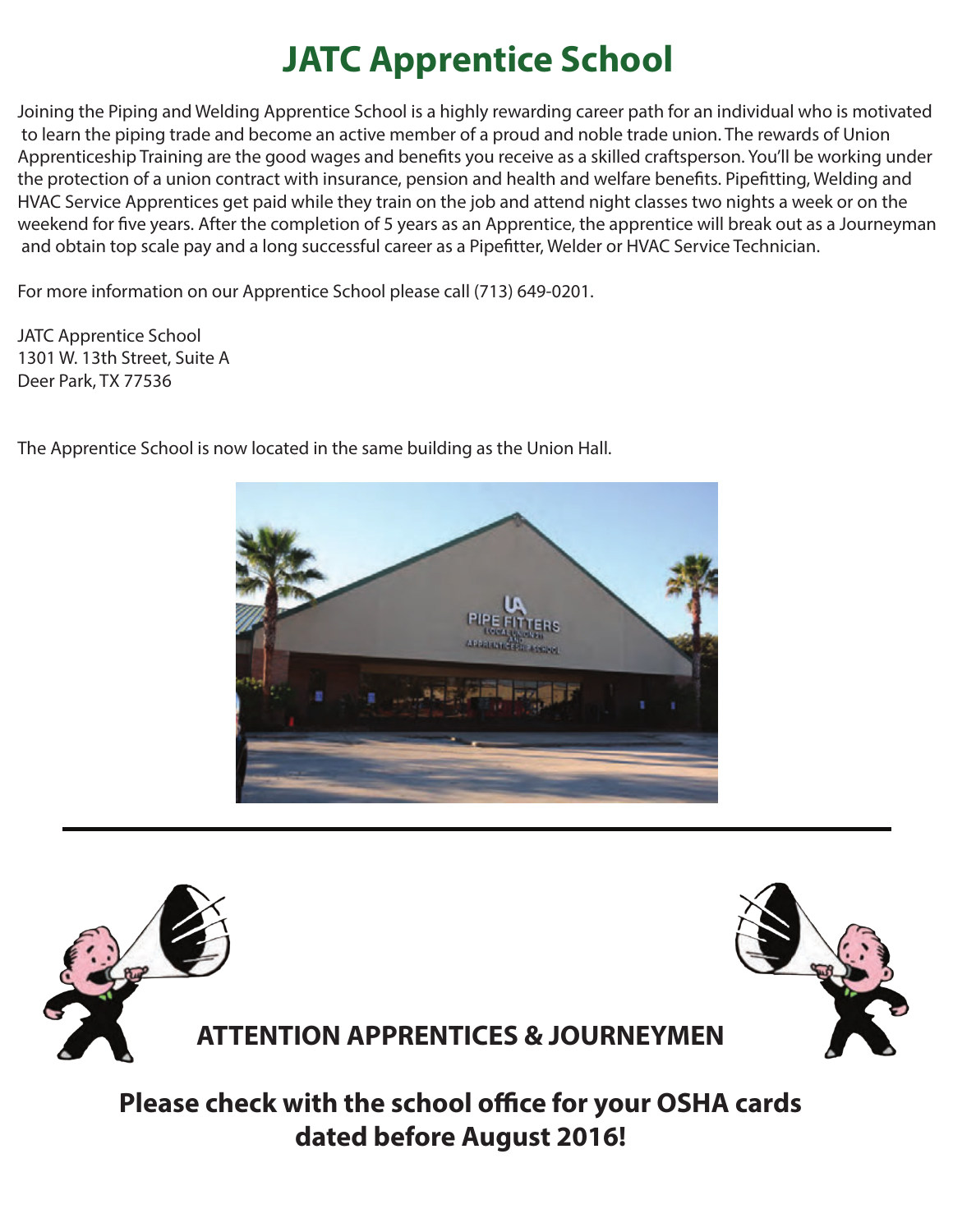



**Coming April 2017**



**Local 211's Annual Scholarship Fund Golf Tournament will be held on April 21st, 2017 at Battleground Golf Course.**

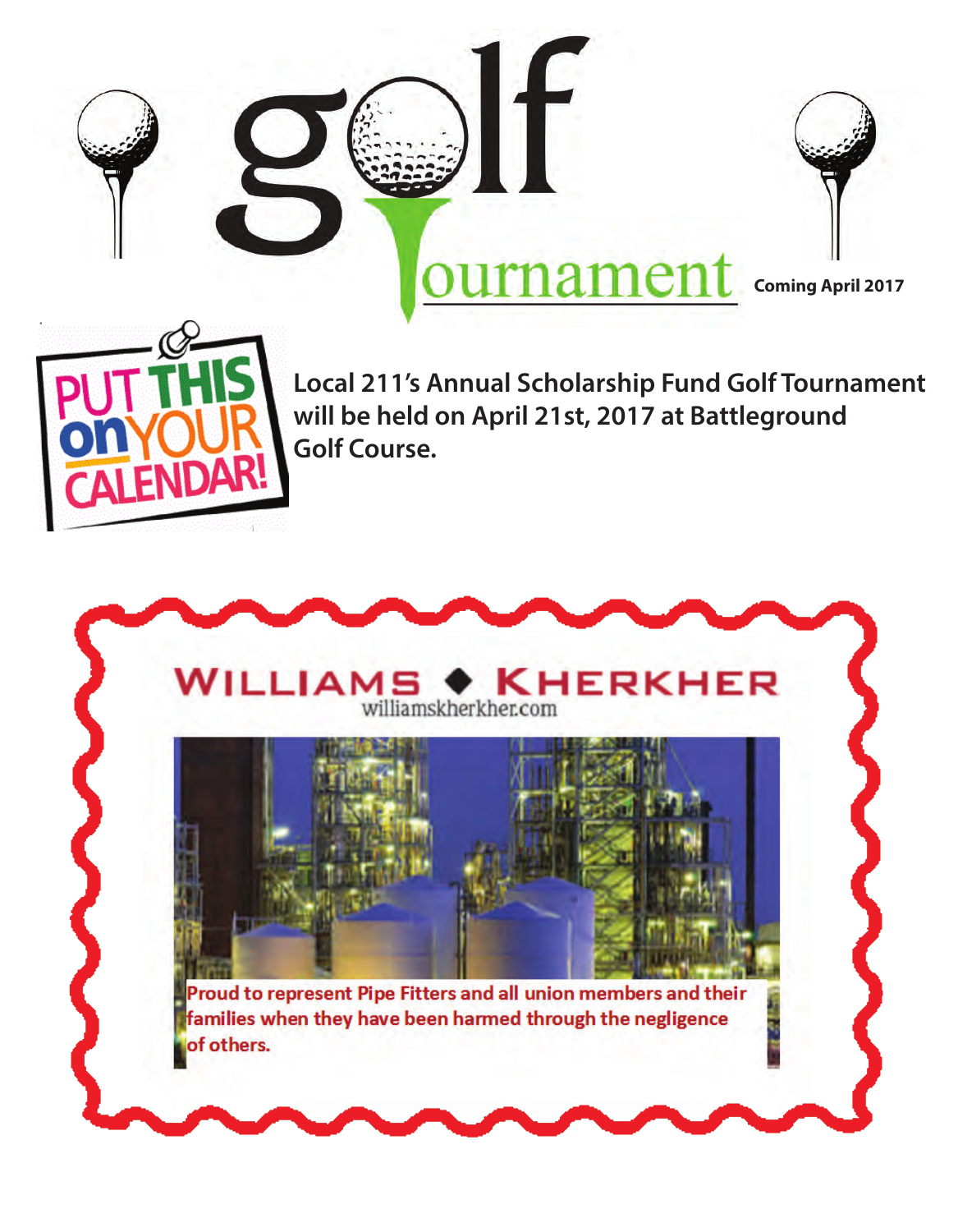#### **THERE ARE SEVERAL WAYS TO GET INFORMATION FROM LOCAL UNION 211**



CHECK OUT OUR WEBSITE:

http://www.pipefitterslocal211.com/

CHECK OUT OUR FACEBOOK PAGE:



https://www.facebook.com/Pipe-Fitters-Local-Union-211-Houston-TX-201282129896347/



FOLLOW US ON TWITTER:

@PipeFitterLU211



NEWSLETTER:

PUBLISHED QUARTERLY. NOT RECEIVING YOURS? CONTACT LOCAL 211 @ 713-644-5521 AND UPDATE YOUR ADDRESS!